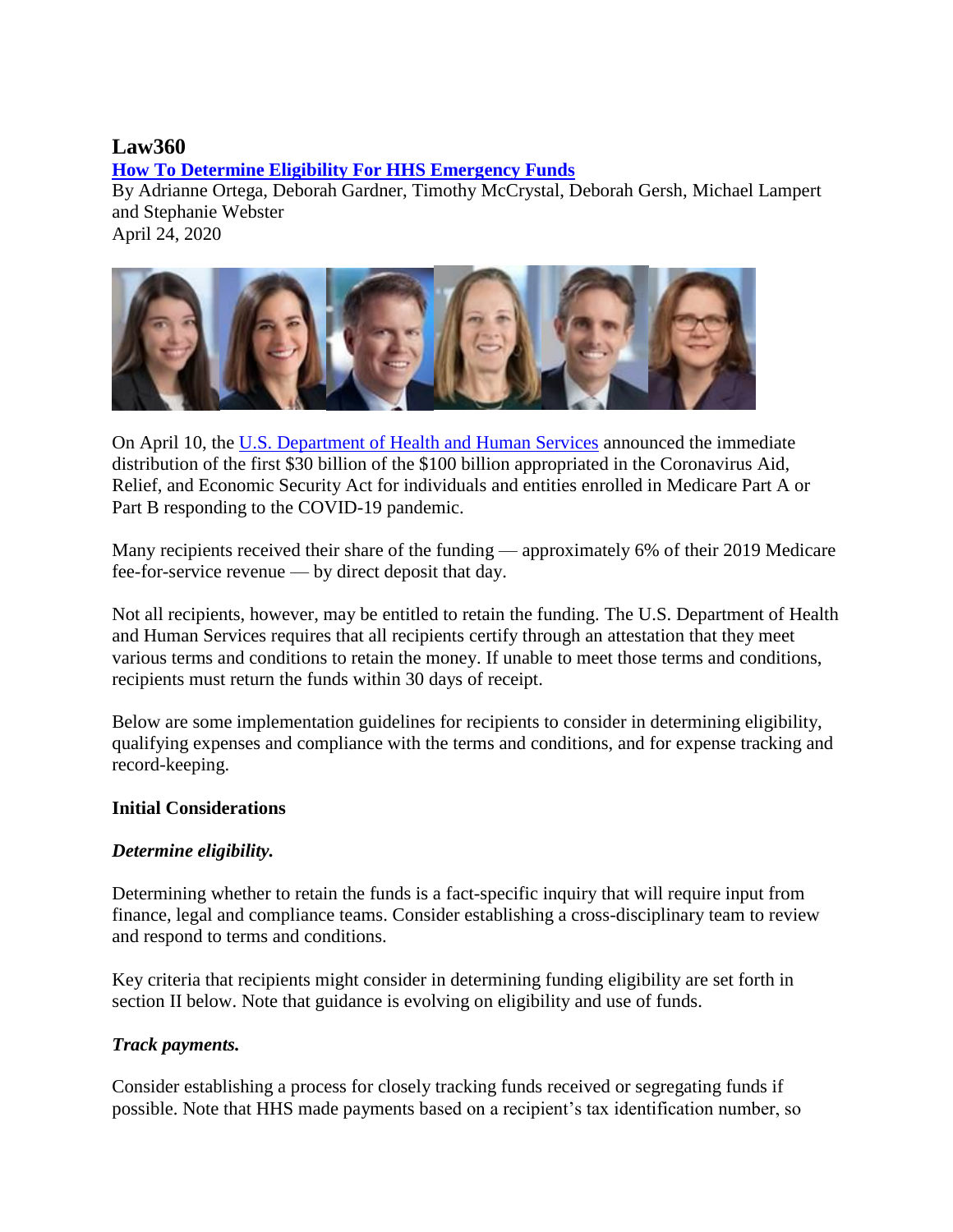payments may need to be tracked across individual providers. Funds can be identified through an HHSPAYMENT descriptor.

To the extent that payments might have been swept as part of a practice management sweep structure, it is helpful for both the recipient and the management company to track funds and confirm sufficient reserves to repay funds if necessary.

### *Track expenses.*

Consider implementing processes to track COVID-19-related expenses and lost revenues. Some recipients have established cost centers for this purpose.

### *Begin record-keeping and documentation practices.*

HHS is expected to release future guidance on the records needed to support the appropriate use of funds under the grant. Current guidance requires quarterly detailed reporting on amounts and the nature of expenses, including a list of all projects and activities for which funds were expended or obligated, and the amount of funds received that were expended or obligated for each project or activity. Preparation of templates and/or documentation recording this information can be a helpful base for such reporting.

### *Consider creating a budget, memo or other internal document showing the use of funding.*

Collect and save relevant documents, emails and other communications related to the use of funds.

#### *Set the deadline.*

Calendar the 30th day after receipt of the payment. That is when the attestation is due (for those who received payments on April 10, the due date is May 9). Although the portal for signing the attestation opened on April 16, allow time to collect and analyze data as well as to review and evaluate compliance with terms and conditions.

#### *Sign the attestation.*

The attestation is a certification of compliance with the terms and conditions. All such certifications, particularly those involving federal health care programs, must be based on truthful and accurate determinations of compliance. The bases for the attestation may involve input from relevant members of management with knowledge of the recipient's operations and financial results.

HHS's advancement of these funds, and recipients' use of them, may come under scrutiny, from federal authorities, the press and whistleblowers. Maintaining a record of a recipient's diligence in determining its eligibility to retain funds, and its appropriate deployment of them, could prove beneficial.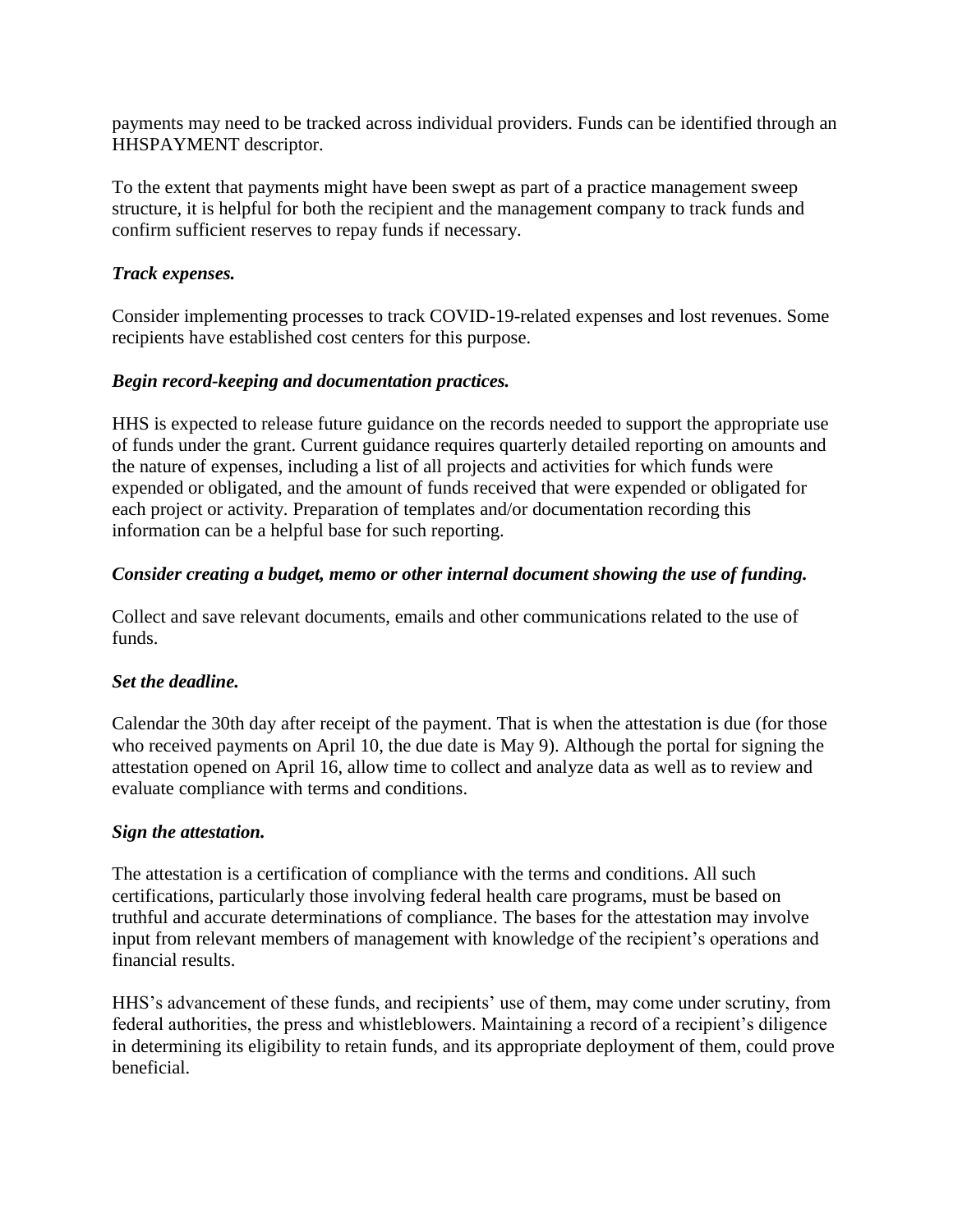## **Steps to Analyze Eligibility and Qualifying Expenses**

### *Confirm eligibility.*

HHS' terms and conditions (which have been changed since their first release on April 10) state that eligible recipients must certify that they "provide[ ] or provided after January 31, 2020, diagnoses, testing, or care for individuals with possible or actual cases of COVID-19."

HHS guidance has clarified eligibility:

- Recipients do not need to currently operate. A recipient that ceased operations as a result of the COVID-19 pandemic is still eligible for funding, so long as it provided diagnoses, testing, or care for individuals with possible or actual cases of COVID-19 at some point after Jan. 31.
- Care does not have to be specific to treating COVID-19.
- HHS broadly views every patient as a possible case of COVID-19.

Recipients thus may be eligible to retain funding, even if they provide care that is not specific to treating COVID-19, and is not provided to confirmed or suspected COVID-19 patients.

### *Determine qualifying expenses.*

Confirm appropriate qualifying expenses for which funds may be used. Use of funds is subject to all of the following key restrictions:

- Funds may be used only to prevent, prepare for and respond to COVID-19, and may reimburse recipients only for health care-related expenses and lost revenues that are attributable to COVID-19; and
- Funds cannot be used to reimburse expenses or losses that have been reimbursed from other sources or that other sources are obligated to reimburse.

Determining qualifying expenses is a fact-specific exercise that may require coordination between legal and finance teams. Consider the following key inquiries.

Will the funds be used (1) to prevent, prepare for and respond to COVID-19 and (2) to cover health care-related expenses or lost revenues that are attributable to COVID-19? Consider, for example, the following:

- Actions taken to prepare to treat COVID-19 patients and to mitigate transmission of COVID-19;
- Closures, restructuring of space, purchases/leases of equipment, items and supplies, and new space;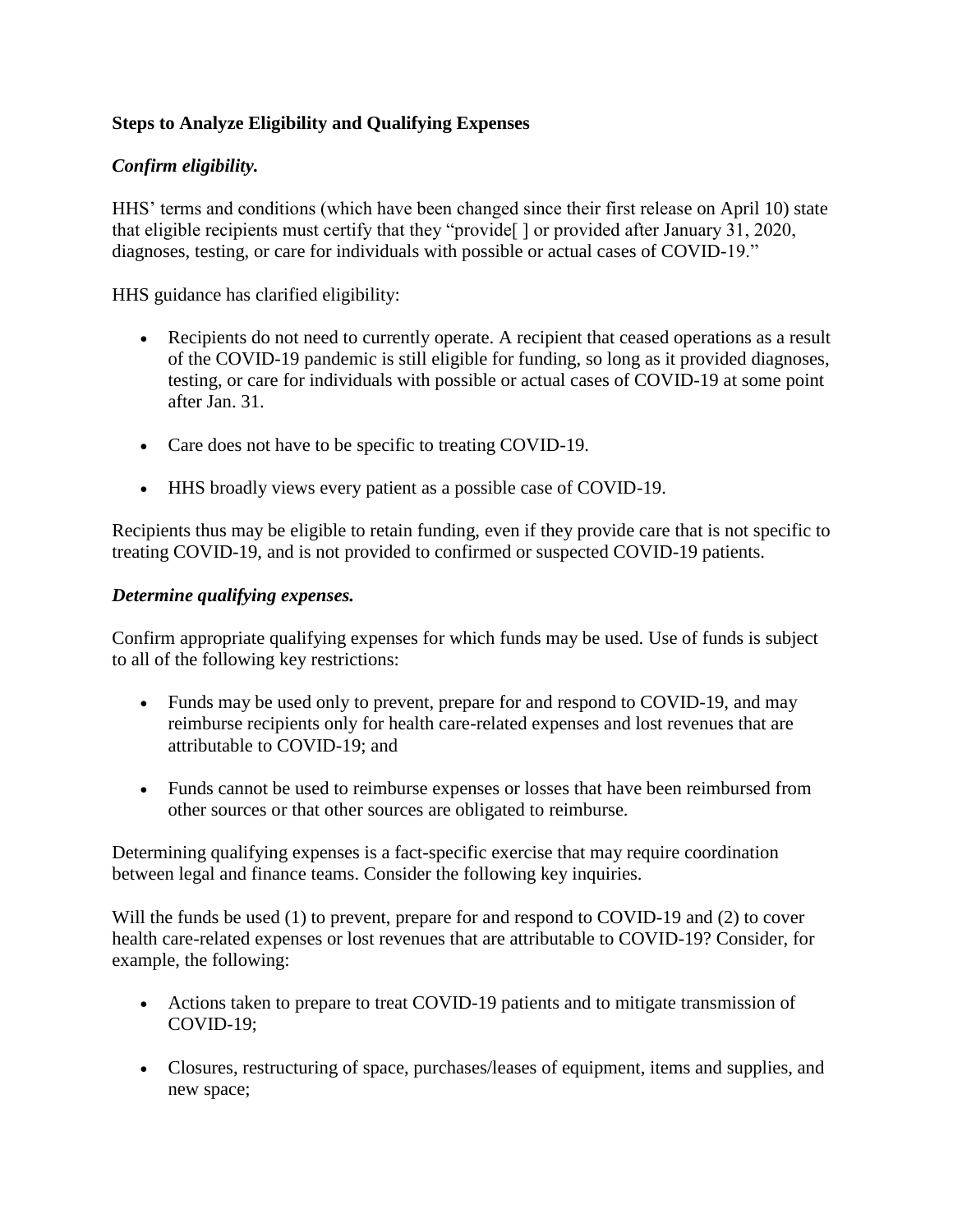- Training and additional services;
- Investments in physical and technical infrastructure;
- Acquisition of software and other technology to increase capacity to treat patients remotely or otherwise support patient care efforts;
- Increased labor costs, such as overtime and emergency pay, paid leave, new hires to cope with a surge of patients, and housing costs for quarantined staff or staff working longer hours;
- Higher costs associated with items, supplies and equipment;
- Lost revenues due to changes to business operations attributable to COVID-19, such as lost revenues due to cancelled services or reduced capacity;
- Loss of revenues due to reduced schedules for in-person care, and to telehealth rather than in-person care, attributable to COVID-19; and
- In certain instances, expenses may need to be allocated to reflect those that are considered COVID-19-related expenses.

What other potential sources are available for reimbursement of the same expenses?

Funds cannot be used to reimburse expenses or losses that are covered by other sources or that other sources are obligated to reimburse. Other sources could include other federal grants and loans.

For example, while sick pay for employees infected with COVID-19 may be an eligible expense, if a recipient has obtained funds through the Paycheck Protection Program to cover payroll expenses or is eligible for tax credits through the Families First Coronavirus Response Act, these new funds may not be used for the same expense. Consider whether some funding programs might be better suited to cover certain expenses or lost revenues

Potential sources of reimbursement may include:

- Federal and state health care programs;
- Third-party payors, including any third-party payor reimbursement for COVID-19 testing, or patient cost sharing;
- Business insurance programs; and
- Other CARES Act funding programs, such as SBA loans or the Paycheck Protection Program.